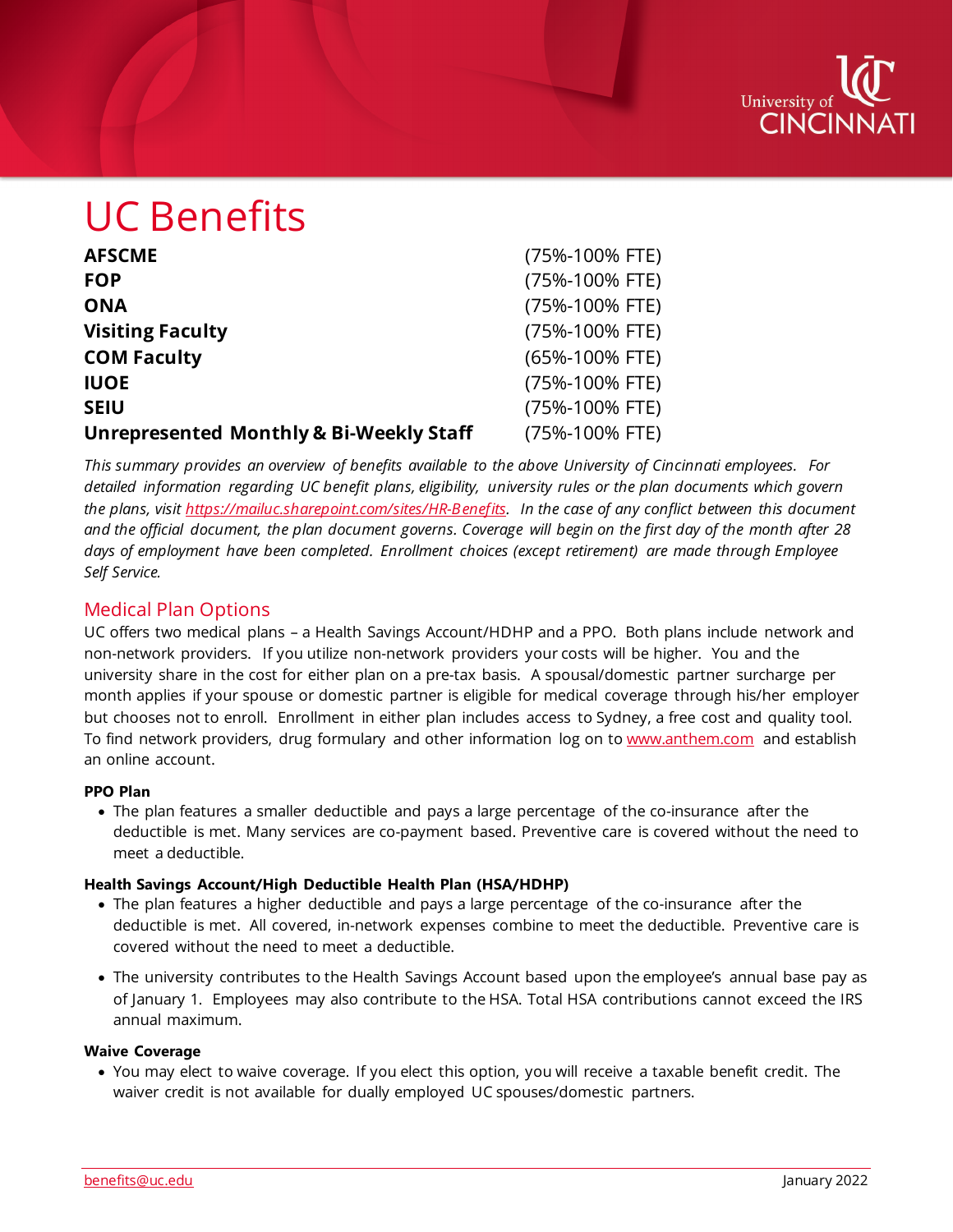## Dental Plan Options

The university offers three (3) dental plans from which to choose. You may utilize any dental care provider you choose. If you utilize non-network providers, your costs will be higher. You will contribute a portion of the cost for all applicable plans on a pre-tax basis (other than the Basic Plan which is available at no cost). Each plan has an annual deductible and covers a different percentage of services.

#### **Basic Plan**

• This plan is a comprehensive dental plan. It does not offer orthodontia coverage. There is no monthly premium for the employee and covered family members.

## **Comprehensive Plan**

• This plan is a comprehensive dental plan which includes a higher level of coverage for dental services than the Basic Plan. It does not include orthodontia coverage.

## **Comprehensive Plus Ortho Plan**

• This plan is a comprehensive dental plan. It includes orthodontia coverage for dependent children 19 or under at the time treatment commences and a lifetime benefit orthodontic maximum of \$2000 per eligible child.

## **Waive Coverage**

• You may elect to waive coverage. If you elect this option, you will receive a taxable benefit credit. The credit is not available for dually employed UC spouses/domestic partners.

## Flexible Spending Accounts

UC offers two flexible spending accounts. For more information log on to www.chard-snyder.com.

### **Health Care Flexible Spending Account**

- This plan allows you to pay for eligible health care expenses, on a pre-tax basis, that are not fully covered or are not eligible for coverage under your medical or dental plans. The minimum contribution is \$120/calendar year and the maximum contribution is \$2400/calendar year.
- You may carry over any unused balance to the following plan year. You have until 02/28 of the subsequent year to use your prior year's account balance.
- You are not eligible to enroll in this plan if you are enrolled in the HSA/HDHP.

#### **Dependent Daycare Account**

- This plan allows you to be reimbursed for eligible dependent daycare expenses on a pre-tax basis. The minimum contribution is \$120/calendar year contribution and the maximum contribution is \$5,000/calendar year (or \$2,500 depending on IRS filing status).
- You may carry over unused balance to the following plan year. You have until 02/28 of the subsequent year to use your prior year's account balance.

## Employee Assistance Program

- Free, confidential telephonic counseling service for employee and family members 24/7/365; face-toface counseling, offered with up to 5 sessions per problem occurrence.
- Legal, financial and identity theft assistance.
- Child, elder care assistance.
- Management resources, discounts, consumer and wellness tips.
- Easy to navigate website with a wide array of resources.

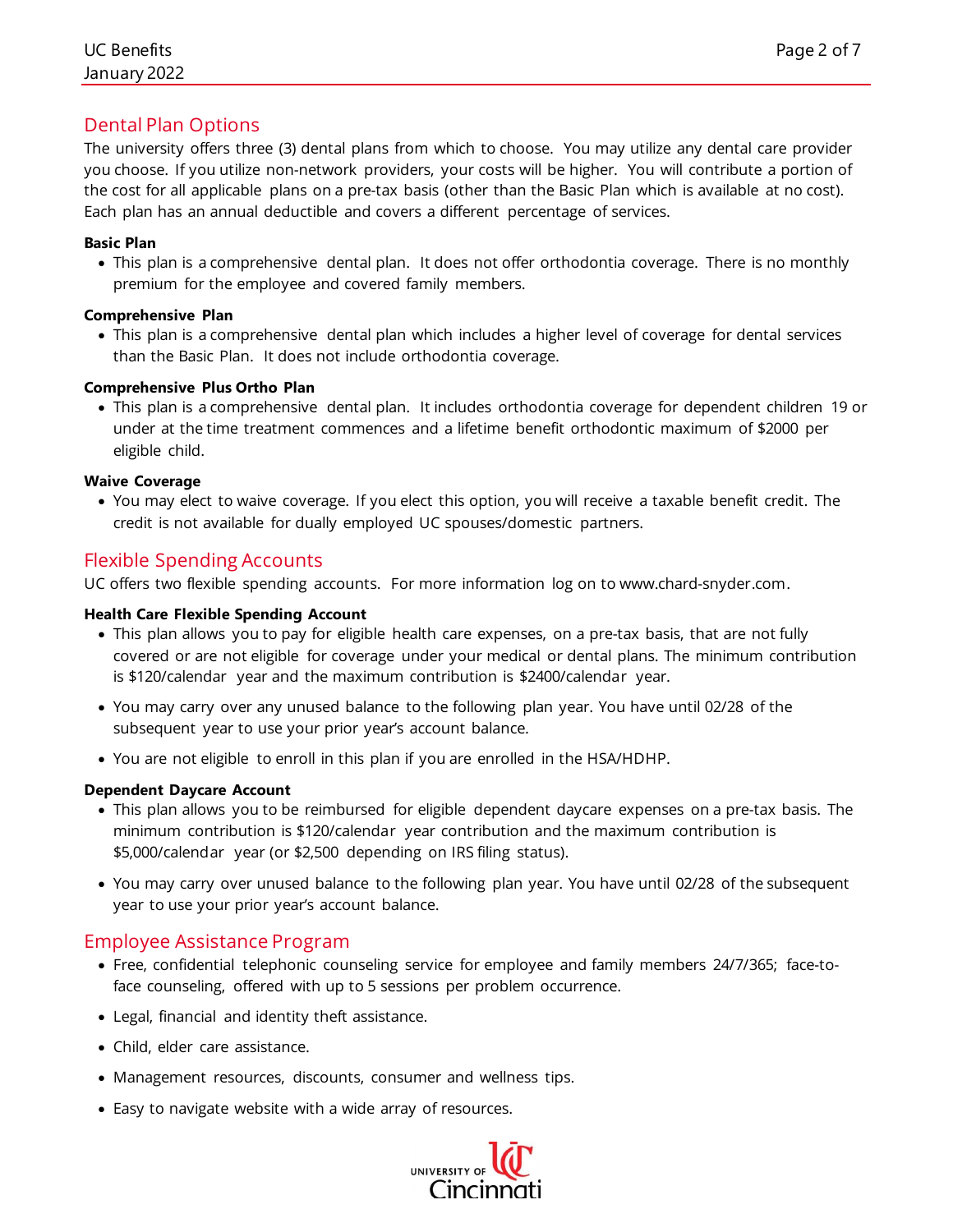The VSP vision plan is a materials-only plan. It includes network and non-network providers. If you utilize non-network providers your costs will be higher. A routine vision refraction exam is covered once per calendar year through an Anthem network provider if you are enrolled in a university medical plan. You will pay the cost for the plan on a pre-tax basis. Visit [www.vsp.com](http://www.vsp.com/) to find network providers.

#### **Standard Vision Plan**

- After a small individual co-payment the plan provides an allowance for frames and lenses in glass or plastic (e.g. single vision, bifocal and corrective). Or you can choose contacts instead of glasses (frames and lenses). A separate co-payment applies to contacts.
- Discounts on many types of lens enhancements and other services such as hearing aids and Lasik surgery are included in the plan.

#### **Waive Coverage**

• You may elect to waive coverage. You will not receive a benefit credit.

## Long Term Disability Coverage Options

Long Term Disability (LTD) benefits are designed to replace a certain percentage of your UC base income if you are disabled and unable to work. You and the university share in the cost of the LTD premium on an after tax-basis.

#### **60% - after 6 months**

• Benefits continue until you recover or reach age 65 (or longer if you become disabled after age 60) as long as you meet the plan's definition of disability. This LTD option includes payment of a retirement annuity after the disability income stops. Supplemental LTD options are available for those whose annual base pay is \$80,000 or greater.

#### **65% - after 4 months**

• Benefits continue until you recover or reach age 65 (or longer if you become disabled after age 60) as long as you meet the plan's definition of disability. Supplemental LTD options are available for those whose annual base pay is \$80,000 or greater.

#### **Waive Coverage**

• You may elect to waive coverage. You will not receive a benefit credit.

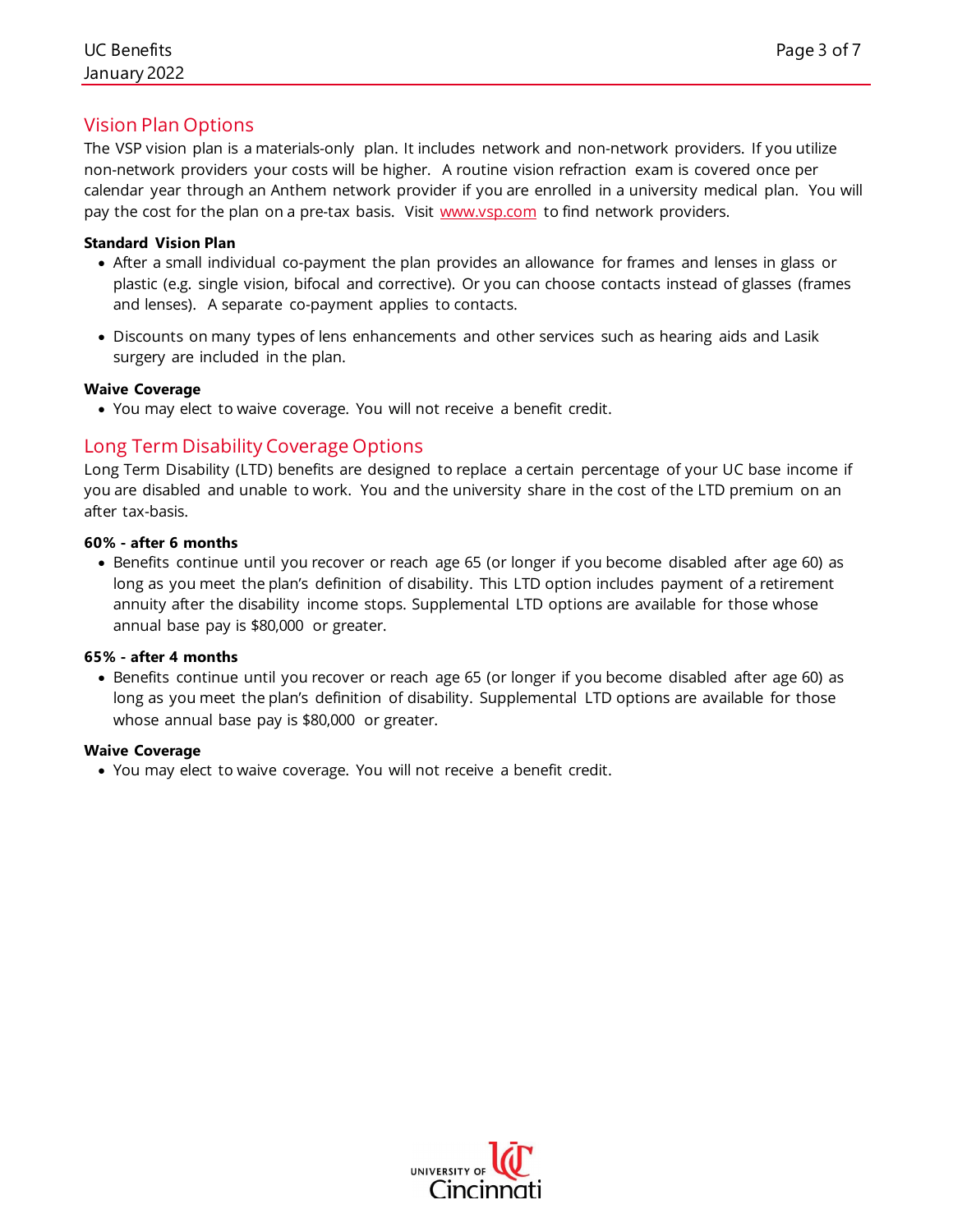## Employee Life Insurance Options

This plan includes a premium waiver provision in the event of a pre-age 60 disability, accelerated death benefit, and travel assistance. Coverage is portable following separation of employment. Coverage options:

#### **1x annual pay, 2x annual pay, 3x annual pay, 4x annual pay, 5x annual pay, 6x annual pay**

• UC pays for coverage in the amount of 1x your annual pay up to a maximum of \$50,000. Upon initial enrollment you may elect coverage in the amount of 1x to 6x your annual base pay. The maximum coverage available is \$1,000,000. Coverage elected in excess of \$50,000 may be considered imputed income and subject to taxation. You will pay for any coverage exceeding \$50,000 on a pre-tax basis.

#### **\$5,000**

• This option provides you with \$5,000 coverage – the minimal coverage permitted under the plan. If you elect this option you will receive a taxable benefit credit each pay.

#### **\$50,000**

• This option provides you with \$50,000 coverage. This is the maximum amount allowed without incurring imputed income under IRS regulations.

## Family Life Insurance Options

You pay the full cost of any coverage for Family Life or Personal Accident Insurance through payroll deduction, on an after-tax basis. If you and your spouse/domestic partner are both UC employees only one employee may cover dependent children for Family Life and Personal Accident Insurance options.

#### **Spouse or Domestic Partner (\$5,000, \$10,000, or \$25,000)**

• The university offers life insurance coverage for your spouse or domestic partner. If your spouse/domestic partner dies while covered, the plan pays you a benefit. You are always the beneficiary for spouse/domestic partner. Coverage cannot exceed 50% of employee life insurance.

#### **Dependent Children (\$2,000, \$5,000, or \$10,000)**

• The university offers life insurance coverage for your eligible children up to age 19 (23 if a full-time student). If a dependent child dies while covered the plan pays you a benefit. You are always the beneficiary for any dependent life insurance. Coverage for your dependents cannot exceed 50% of your employee life insurance.

#### **Waive Coverage**

• You may elect to waive coverage. You will not receive a benefit credit.

#### Personal Accident Insurance Coverage Options

#### **Employee Coverage (\$50,000, \$100,000, or \$150,000)**

• Personal Accident Insurance providers a benefit in the event you die as a result of a covered accident. This benefit will also pay a full or partial benefit for certain accidental injuries, such as the loss of eyesight or a limb.

#### **Employee and Family Coverage (\$50,000, \$100,000, or \$150,000)**

- You may elect coverage for your family members also. If you choose family coverage, your spouse's/domestic partner's coverage will equal 50% of your benefit, and each eligible child's coverage will equal 10% of your benefit.
- Eligibility rules for dependents are the same as under the Dependent Child Life Insurance benefit.

#### **Waive Coverage**

• You may elect to waive coverage. You will not receive a benefit credit.

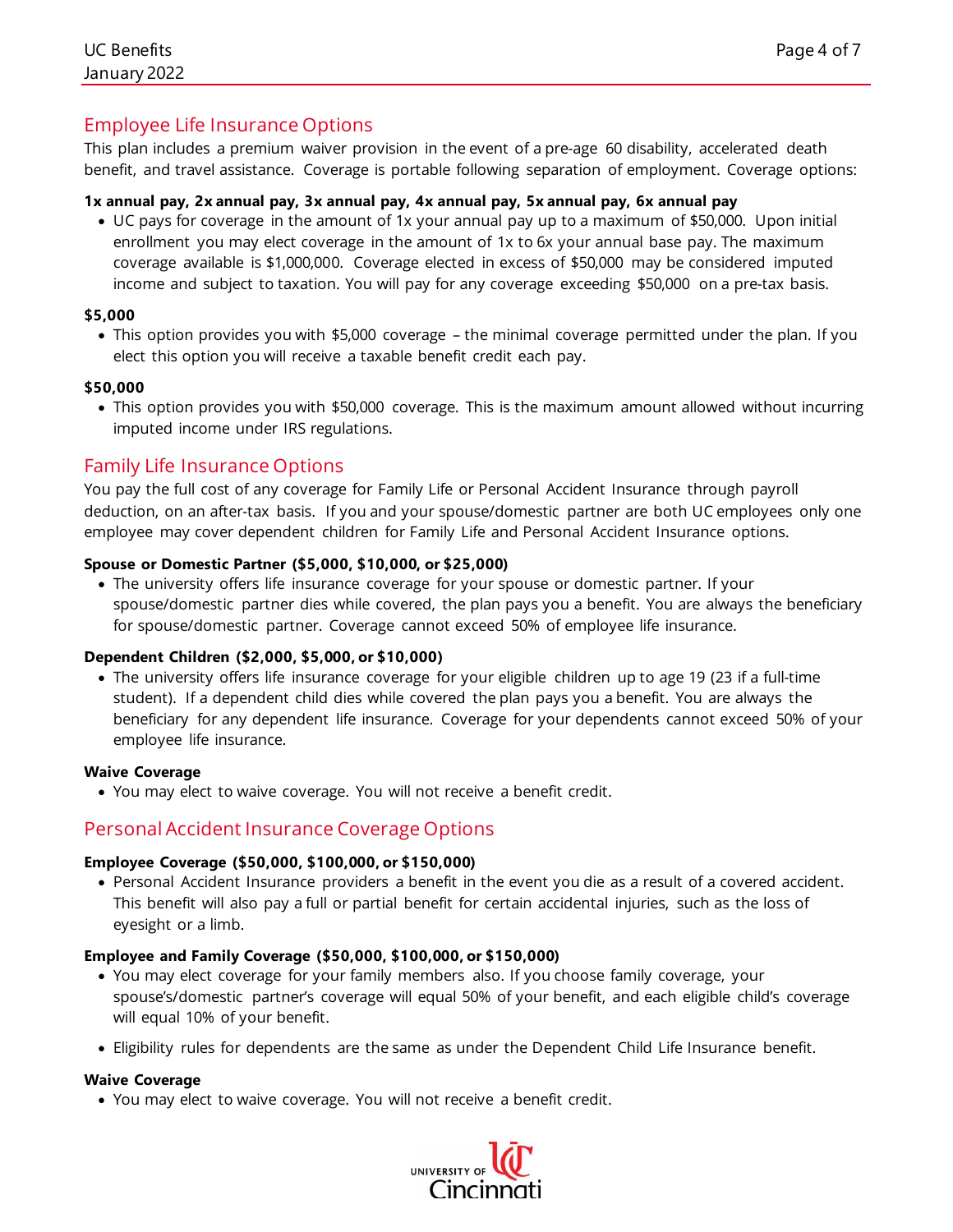## Retirement Plan Options

You will not contribute to Social Security as a public employee in the State of Ohio. You and the university will each contribute 1.45% of your income to Medicare.

#### **Ohio Public Employees Retirement System (OPERS); Staff and Librarians only**

- This plan offers you a choice of defined benefit plan, defined contribution plan, and a combined plan. Survivorship benefits may be available in the event of death. Should you separate from UC, you may request a refund or roll-over of your accumulated contributions.
- Your contribution is 10% (13% for FOP-LEO) of your pre-tax eligible earnings.
- The university contributes 14% (18.10% for FOP-LEO) of eligible pay on your behalf. For more information refer to [www.opers.org.](http://www.opers.org/)

#### **State Teachers Retirement System (STRS); Faculty only**

- This plan offers you a choice of a defined benefit plan, defined contribution plan, and a combined plan. Survivorship benefits may be available in the event of death. Should you separate from UC, you may request a refund or roll-over of your accumulated contributions.
- Your contribution is 14% of your pre-tax eligible earnings.
- The university contributes 14% of eligible pay on your behalf. For more information refer to [www.strsoh.org.](http://www.strsoh.org/)

#### **Alternative Retirement Plan (ARP) – 100% FTE required**

- This plan is a defined contribution plan. You are considered vested immediately upon enrolling in the ARP. In the event of death, your beneficiary(ies) is eligible to receive your account balance. Should you separate from UC, you may request a refund or roll-over of your accumulated contributions.
- Your contribution is 10% (11.10% for FOP-LEO; 14% for faculty) of your pre-tax eligible earnings.
- UC contributions:
	- o **Faculty**: UC contributes 9.53% of eligible pay on your behalf to the ARP and 4.47% to STRS.
	- o **Staff**: UC contributes 11.56% of eligible pay on your behalf to the ARP and 2.44% to OPERS.
	- o **FOP-LEO**: UC contributes 13.23% of eligible pay on your behalf to the ARP and .77% to OPERS.

#### **Voluntary Retirement Plans 403(b) and 457**

- You can supplement your retirement savings by contributing to the university's 403(b) and/or the Ohio Deferred Compensation Plan (457).
- You can contribute the maximum amount allowed by law.

#### Tuition Remission

This benefit becomes available the semester that begins after the first of the month following 28 days of employment. There are some circumstances where graduate tuition remission is taxable.

#### **Employee**

• Your benefit includes unlimited credit or audit hours per semester at any UC campus or online program. Tuition remission benefits include many ancillary fees (i.e. campus, general, IT fees). Tuition remission does not cover late fees.

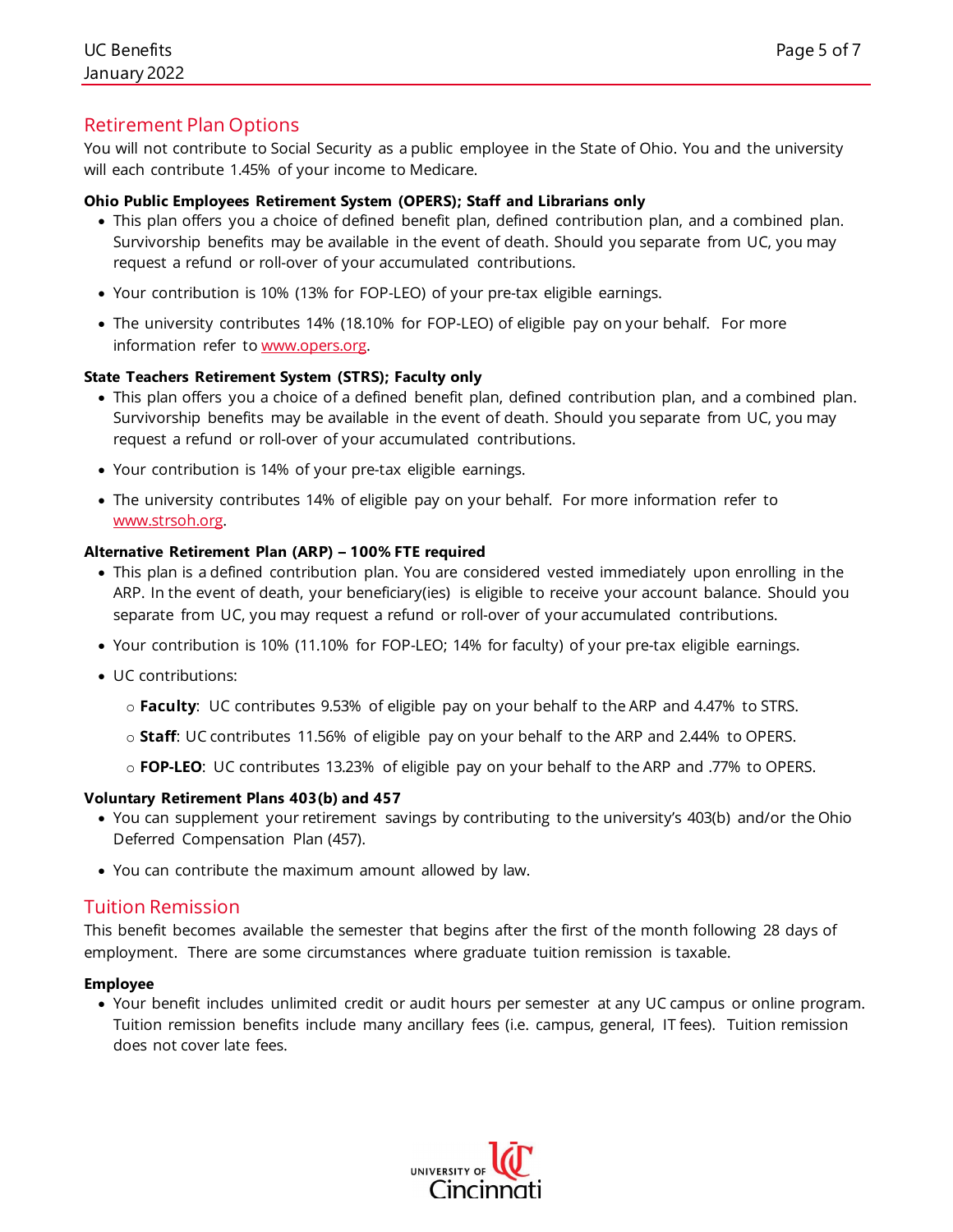#### **Spouse or domestic partner and unmarried, dependent children of the employee**

- Your spouse or domestic partner, and your unmarried, eligible dependent children may unlimited undergraduate or graduate credit hours at any UC campus or online program. The student must demonstrate Satisfactory Academic Progress. Your spouse or domestic partner and your dependent children must register for graded status in all courses to receive tuition remission. Student is not required to be matriculated.
- The following programs are excluded for dependents: MD, MS in Physiology.
- Tuition remission benefits do not include any ancillary fees (i.e., general fees, computer fees, books, coop or lab materials). Tuition remission does not cover late fees.
- A tuition remission application and supporting documentation must be submitted by the employee for each Academic Year for each eligible dependent.

#### Sick and Vacation Time

- Refer to appropriate employee group's Vacation Policy or Collective Bargaining Agreement available online.
- Vacation accrual is not applicable to Visiting Faculty

## AFSCME Care Plan (AFSCME Members Only)

AFSCME represented employees have access to certain services (e.g., eye exams, lenses and frames, and hearing aids) through the Ohio AFSCME Care Plan. For information, contact Customer Service at 513-641-4111.

## **Choose** Well Questions?

Please contact [benefits@uc.edu](mailto:benefits@uc.edu) 513-556-6381